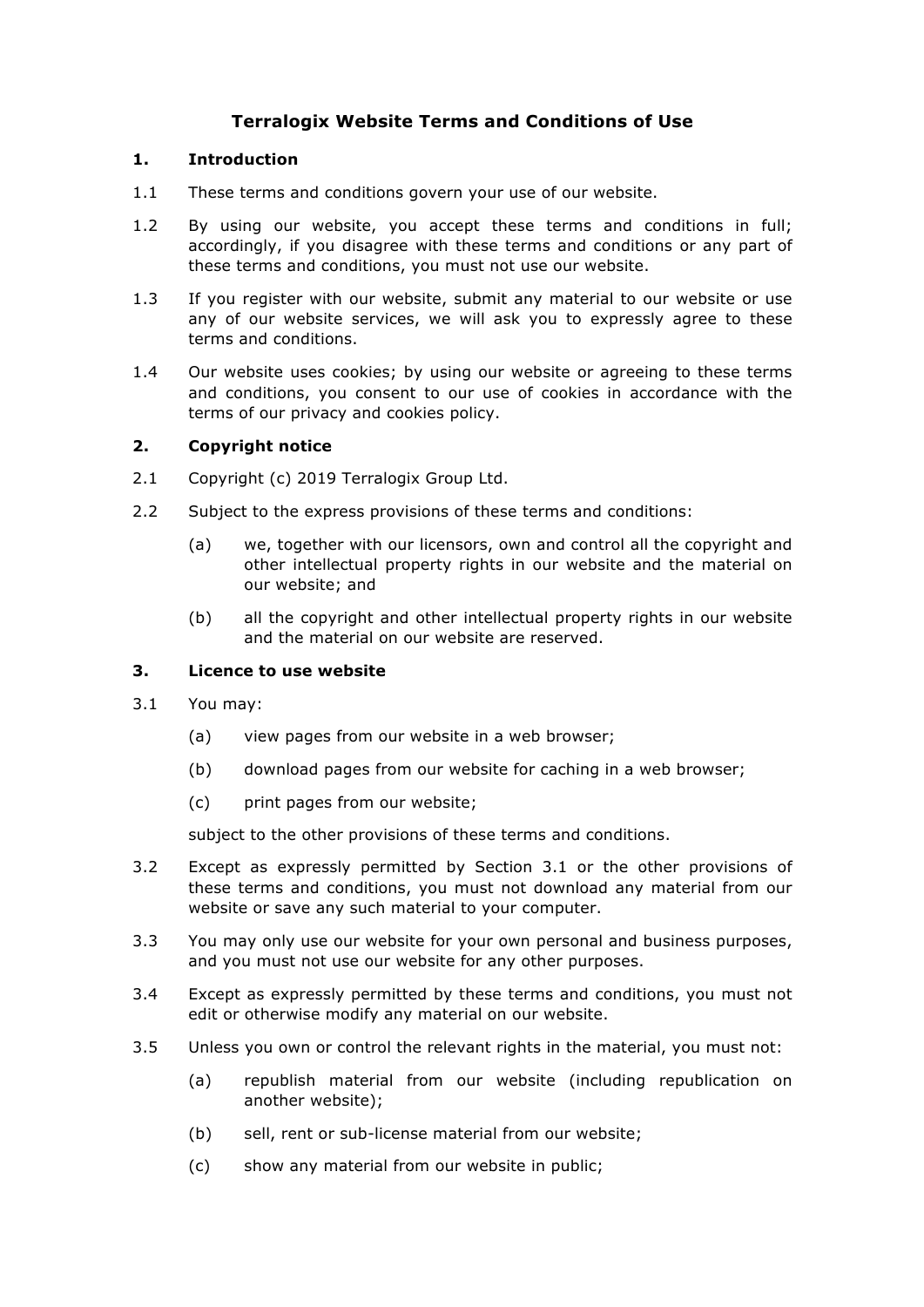- (d) reproduce, duplicate, copy or otherwise exploit material from our website for a commercial purpose; or
- (e) redistribute material from our website.
- 3.6 Notwithstanding Section 3.5, you may redistribute our newsletter in print and electronic form to any person.
- 3.7 We reserve the right to restrict access to areas of our website, or indeed our whole website, at our discretion; you must not circumvent or bypass, or attempt to circumvent or bypass, any access restriction measures on our website.

# **4. Acceptable use**

- 4.1 You must not:
	- (a) use our website in any way or take any action that causes, or may cause, damage to the website or impairment of the performance, availability or accessibility of the website;
	- (b) use our website in any way that is unlawful, illegal, fraudulent or harmful, or in connection with any unlawful, illegal, fraudulent or harmful purpose or activity;
	- (c) use our website to copy, store, host, transmit, send, use, publish or distribute any material which consists of (or is linked to) any spyware, computer virus, Trojan horse, worm, keystroke logger, rootkit or other malicious computer software;
	- (d) conduct any systematic or automated data collection activities (including without limitation scraping, data mining, data extraction and data harvesting) on or in relation to our website without our express written consent;
	- (e) access or otherwise interact with our website using any robot, spider or other automated means;
- 4.2 You must ensure that all the information you supply to us through our website, or in relation to our website, is true, accurate, current, complete and non-misleading.

# **5. Registration and accounts**

- 5.2 You may register for an account with our website by completing and submitting the account registration form on our website, and clicking on the verification link in the email that the website will send to you.
- 5.3 You must notify us in writing immediately if you become aware of any unauthorised use of your account.
- 5.4 You must not use any other person's account to access the website

# **6. User IDs and passwords**

6.1 If you register for an account with our website, you will be asked to choose a user ID and password.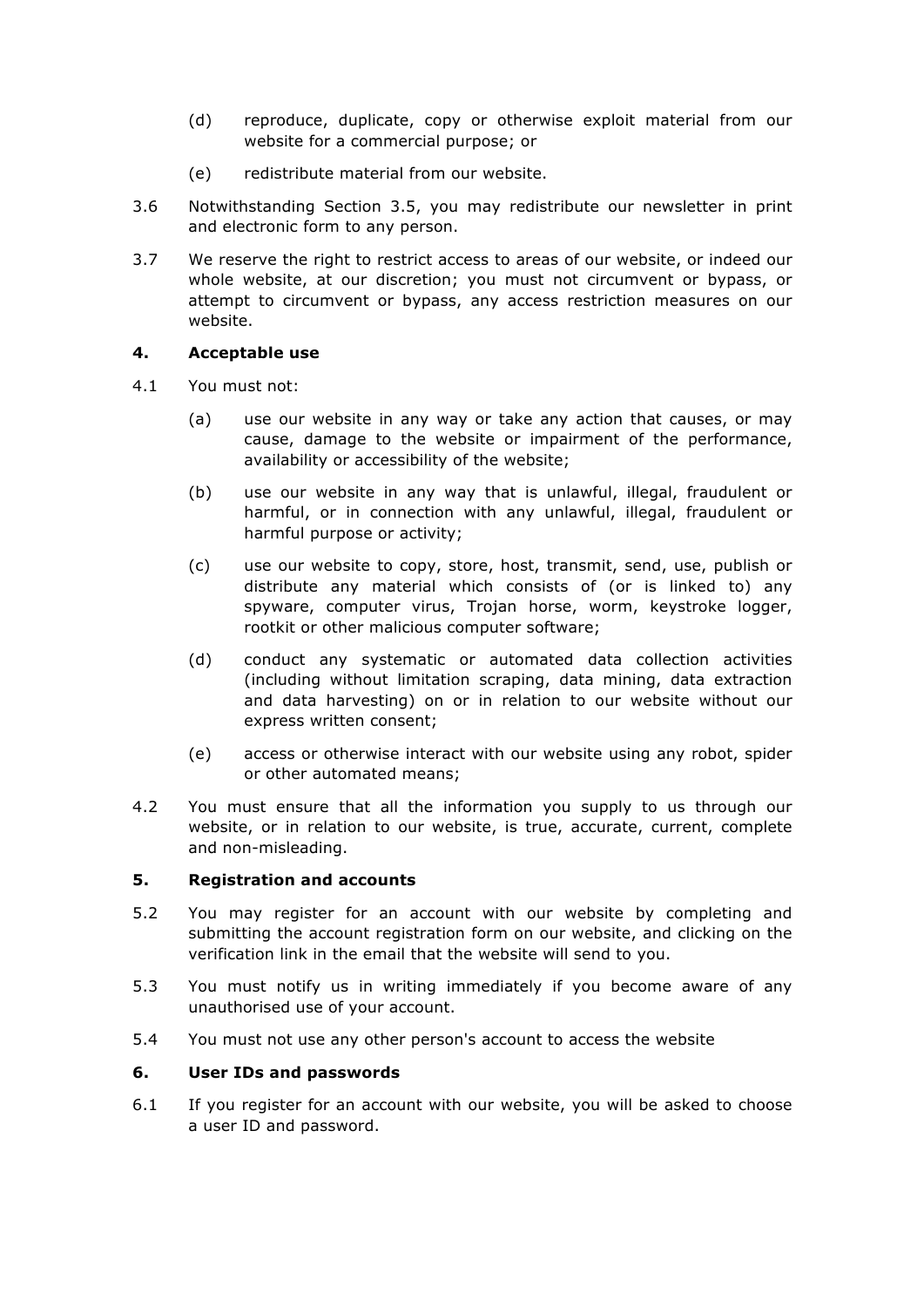- 6.2 Your user ID must not be liable to mislead and must comply with the content rules set out in Section 9; you must not use your account or user ID for or in connection with the impersonation of any person.
- 6.3 You must keep your password confidential.
- 6.4 You must notify us in writing immediately if you become aware of any disclosure of your password.
- 6.5 You are responsible for any activity on our website arising out of any failure to keep your password confidential, and may be held liable for any losses arising out of such a failure.

# **7. Cancellation and suspension of account**

- 7.1 We may:
	- (a) suspend your account;
	- (b) cancel your account; and/or
	- (c) edit your account details,

at any time in our sole discretion without notice or explanation.

### **8. Your content: licence**

- 8.1 In these terms and conditions, "your content" means all works and materials (including without limitation text, graphics, images, audio material, video material, audio-visual material, scripts, software and files) that you submit to us or our website for storage or publication on, processing by, or transmission via, our website.
- 8.2 You grant to us a worldwide, irrevocable, non-exclusive, royalty-free licence to use, reproduce, store, adapt, publish, translate and distribute your content in any existing or future media / reproduce, store and publish your content on and in relation to this website and any successor website / reproduce, store and, with your specific consent, publish your content on and in relation to this website.
- 8.3 You grant to us the right to sub-license the rights licensed under Section 8.2.
- 8.4 Without prejudice to our other rights under these terms and conditions, if you breach any provision of these terms and conditions in any way, or if we reasonably suspect that you have breached these terms and conditions in any way, we may delete, unpublish or edit any or all of your content.

### **9. Your content: rules**

- 9.1 You warrant and represent that your content will comply with these terms and conditions.
- 9.2 Your content must not be illegal or unlawful, must not infringe any person's legal rights, and must not be capable of giving rise to legal action against any person (in each case in any jurisdiction and under any applicable law).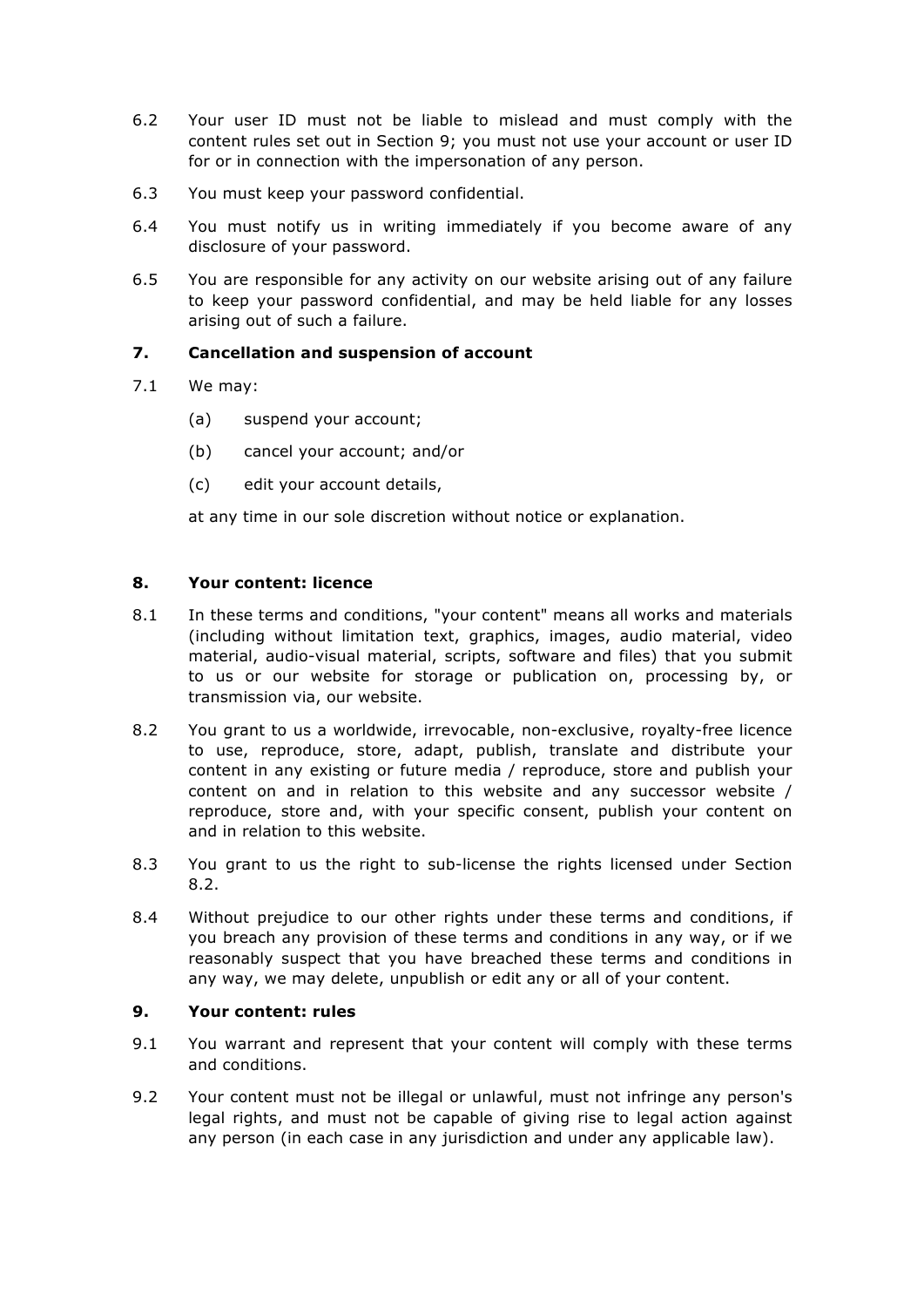- 9.3 Your content, and the use of your content by us in accordance with these terms and conditions, must not:
	- (a) be libellous or maliciously false;
	- (b) be obscene or indecent;
	- (c) infringe any copyright, moral right, database right, trade mark right, design right, right in passing off, or other intellectual property right;
	- (d) infringe any right of confidence, right of privacy or right under data protection legislation;
	- (e) constitute negligent advice or contain any negligent statement;
	- (f) constitute an incitement to commit a crime, instructions for the commission of a crime or the promotion of criminal activity;
	- (g) be in contempt of any court, or in breach of any court order;
	- (h) be in breach of racial or religious hatred or discrimination legislation;
	- (i) be blasphemous;
	- (j) be in breach of official secrets legislation;
	- (k) be in breach of any contractual obligation owed to any person;
	- (l) depict violence, in an explicit, graphic or gratuitous manner;
	- (m) be pornographic, lewd, suggestive or sexually explicit;
	- (n) be untrue, false, inaccurate or misleading;
	- (o) consist of or contain any instructions, advice or other information which may be acted upon and could, if acted upon, cause illness, injury or death, or any other loss or damage;
	- (p) constitute spam;
	- (q) be offensive, deceptive, fraudulent, threatening, abusive, harassing, anti-social, menacing, hateful, discriminatory or inflammatory; or
	- (r) cause annoyance, inconvenience or needless anxiety to any person.

#### **10. Limited warranties**

- 10.1 We do not warrant or represent:
	- (a) the completeness or accuracy of the information published on our website;
	- (b) that the material on the website is up to date; or
	- (c) that the website or any service on the website will remain available.
- 10.2 We reserve the right to discontinue or alter any or all of our website services, and to stop publishing our website, at any time in our sole discretion without notice or explanation; and save to the extent that these terms and conditions expressly provide otherwise, you will not be entitled to any compensation or other payment upon the discontinuance or alteration of any website services, or if we stop publishing the website.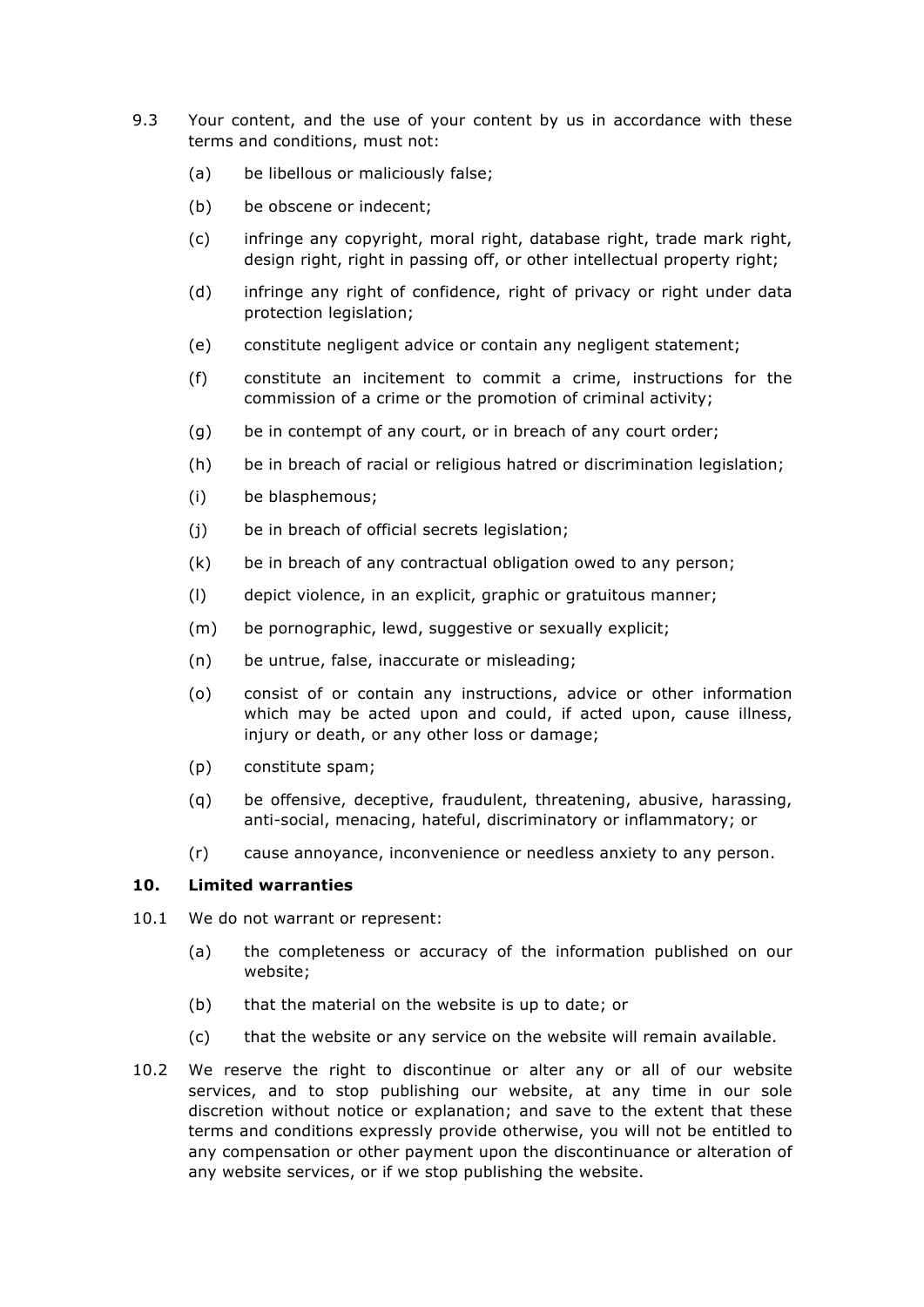10.3 To the maximum extent permitted by applicable law and subject to Section 11.1, we exclude all representations and warranties relating to the subject matter of these terms and conditions, our website and the use of our website.

### **11. Limitations and exclusions of liability**

- 11.1 Nothing in these terms and conditions will:
	- (a) limit or exclude any liability for death or personal injury resulting from negligence;
	- (b) limit or exclude any liability for fraud or fraudulent misrepresentation;
	- (c) limit any liabilities in any way that is not permitted under applicable law; or
	- (d) exclude any liabilities that may not be excluded under applicable law.
- 11.2 The limitations and exclusions of liability set out in this Section 11 and elsewhere in these terms and conditions:
	- (a) are subject to Section 11.1; and
	- (b) govern all liabilities arising under these terms and conditions or relating to the subject matter of these terms and conditions, including liabilities arising in contract, in tort (including negligence) and for breach of statutory duty.
- 11.3 To the extent that our website and the information and services on our website are provided free of charge, we will not be liable for any loss or damage of any nature.
- 11.4 We will not be liable to you in respect of any losses arising out of any event or events beyond our reasonable control.
- 11.5 We will not be liable to you in respect of any business losses, including (without limitation) loss of or damage to profits, income, revenue, use, production, anticipated savings, business, contracts, commercial opportunities or goodwill.
- 11.6 We will not be liable to you in respect of any loss or corruption of any data, database or software.
- 11.7 We will not be liable to you in respect of any special, indirect or consequential loss or damage.
- 11.8 You accept that we have an interest in limiting the personal liability of our officers and employees and, having regard to that interest, you acknowledge that we are a limited liability entity; you agree that you will not bring any claim personally against our officers or employees in respect of any losses you suffer in connection with the website or these terms and conditions (this will not, of course, limit or exclude the liability of the limited liability entity itself for the acts and omissions of our officers and employees).

### **12. Breaches of these terms and conditions**

12.1 Without prejudice to our other rights under these terms and conditions, if you breach these terms and conditions in any way, or if we reasonably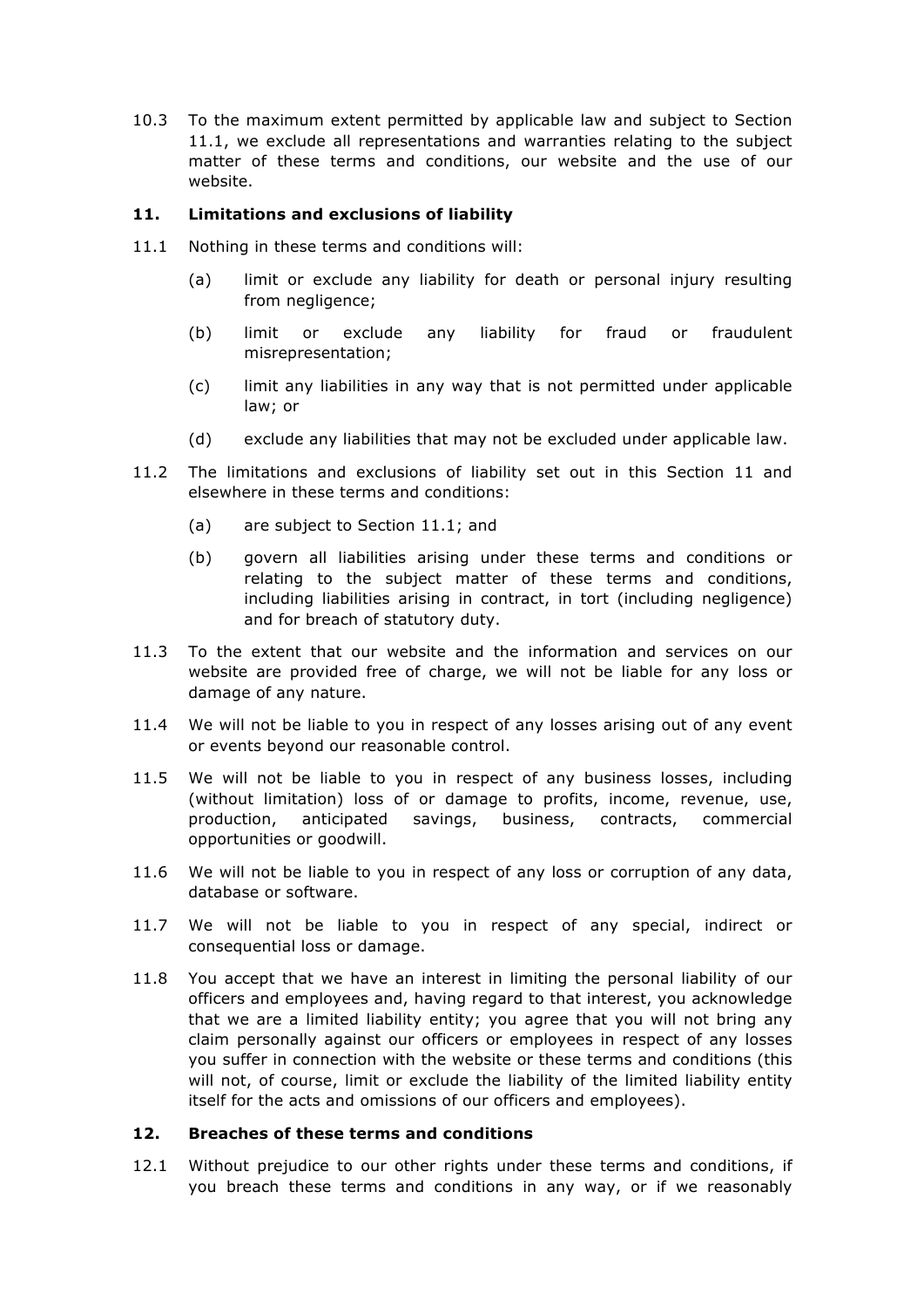suspect that you have breached these terms and conditions in any way, we may:

- (a) send you one or more formal warnings;
- (b) temporarily suspend your access to our website;
- (c) permanently prohibit you from accessing our website;
- (d) block computers using your IP address from accessing our website;
- (e) contact any or all your internet service providers and request that they block your access to our website;
- (f) commence legal action against you, whether for breach of contract or otherwise; and/or
- (g) suspend or delete your account on our website.
- 12.2 Where we suspend or prohibit or block your access to our website or a part of our website, you must not take any action to circumvent such suspension or prohibition or blocking (including without limitation creating and/or using a different account).

#### **13. Variation**

- 13.1 We may revise these terms and conditions from time to time.
- 13.2 The revised terms and conditions will apply to the use of our website from the date of their publication on the website, and you hereby waive any right you may otherwise have to be notified of, or to consent to, revisions of the terms and conditions. / We will give you written notice of any revision of these terms and conditions, and the revised terms and conditions will apply to the use of our website from the date that we give you such notice; if you do not agree to the revised terms and conditions, you must stop using our website.

#### **14. Assignment**

- 14.1 You hereby agree that we may assign, transfer, sub-contract or otherwise deal with our rights and/or obligations under these terms and conditions.
- 14.2 You may not without our prior written consent assign, transfer, sub-contract or otherwise deal with any of your rights and/or obligations under these terms and conditions.

# **15. Severability**

- 15.1 If a provision of these terms and conditions is determined by any court or other competent authority to be unlawful and/or unenforceable, the other provisions will continue in effect.
- 15.2 If any unlawful and/or unenforceable provision of these terms and conditions would be lawful or enforceable if part of it were deleted, that part will be deemed to be deleted, and the rest of the provision will continue in effect.

# **16. Third party rights**

16.1 These terms and conditions are for our benefit and your benefit, and are not intended to benefit or be enforceable by any third party.